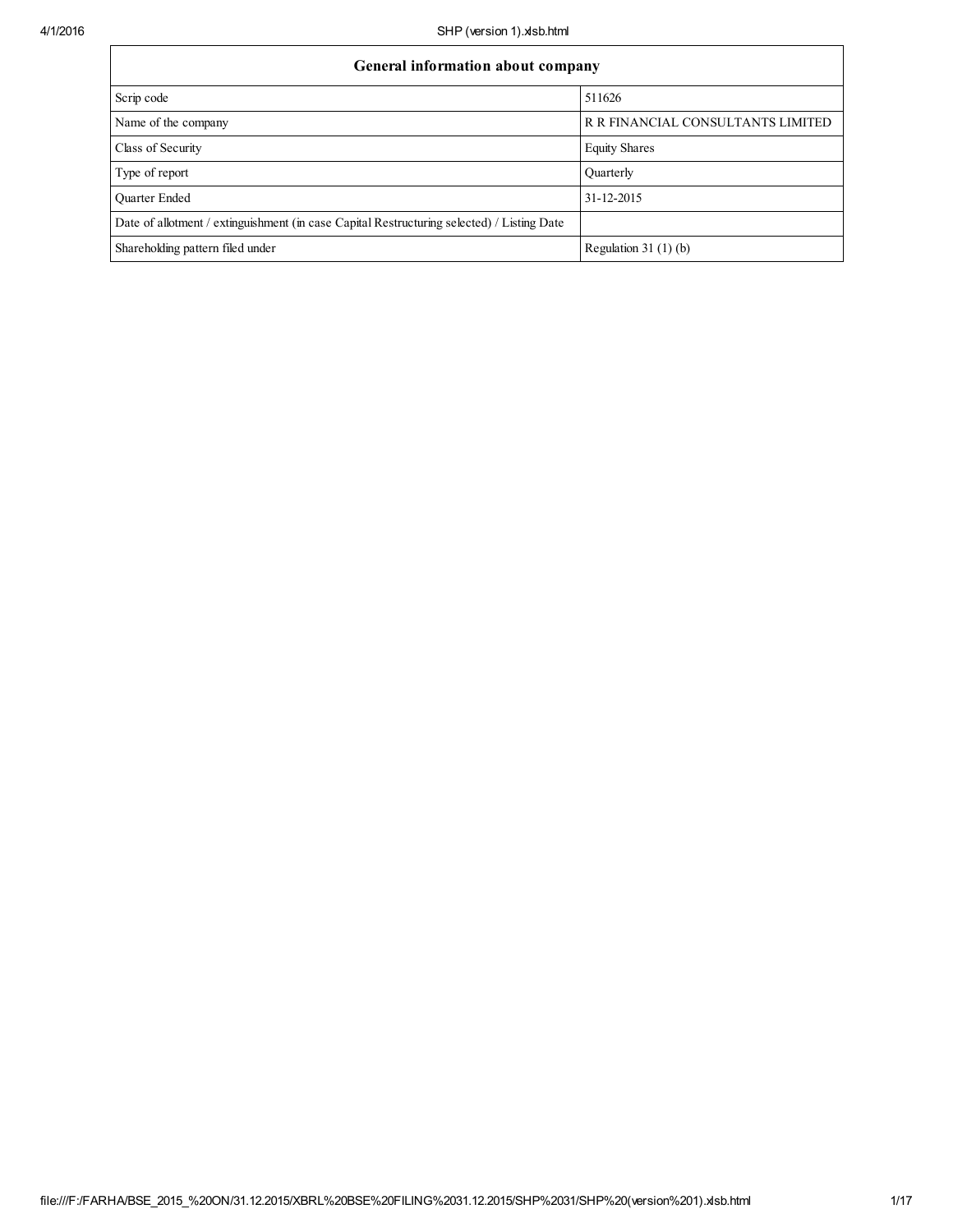| Sr. No.        | Particular                                                                             | Yes/No |
|----------------|----------------------------------------------------------------------------------------|--------|
|                | Whether the Listed Entity has issued any partly paid up shares?                        | Yes    |
| $\overline{2}$ | Whether the Listed Entity has issued any Convertible Securities?                       | No.    |
| 3              | Whether the Listed Entity has issued any Warrants?                                     | No.    |
| $\overline{4}$ | Whether the Listed Entity has any shares against which depository receipts are issued? | No.    |
|                | Whether the Listed Entity has any shares in locked-in?                                 | No.    |
| 6              | Whether any shares held by promoters are pledge or otherwise encumbered?               | No.    |
|                | Whether company has equity shares with differential voting rights                      | No.    |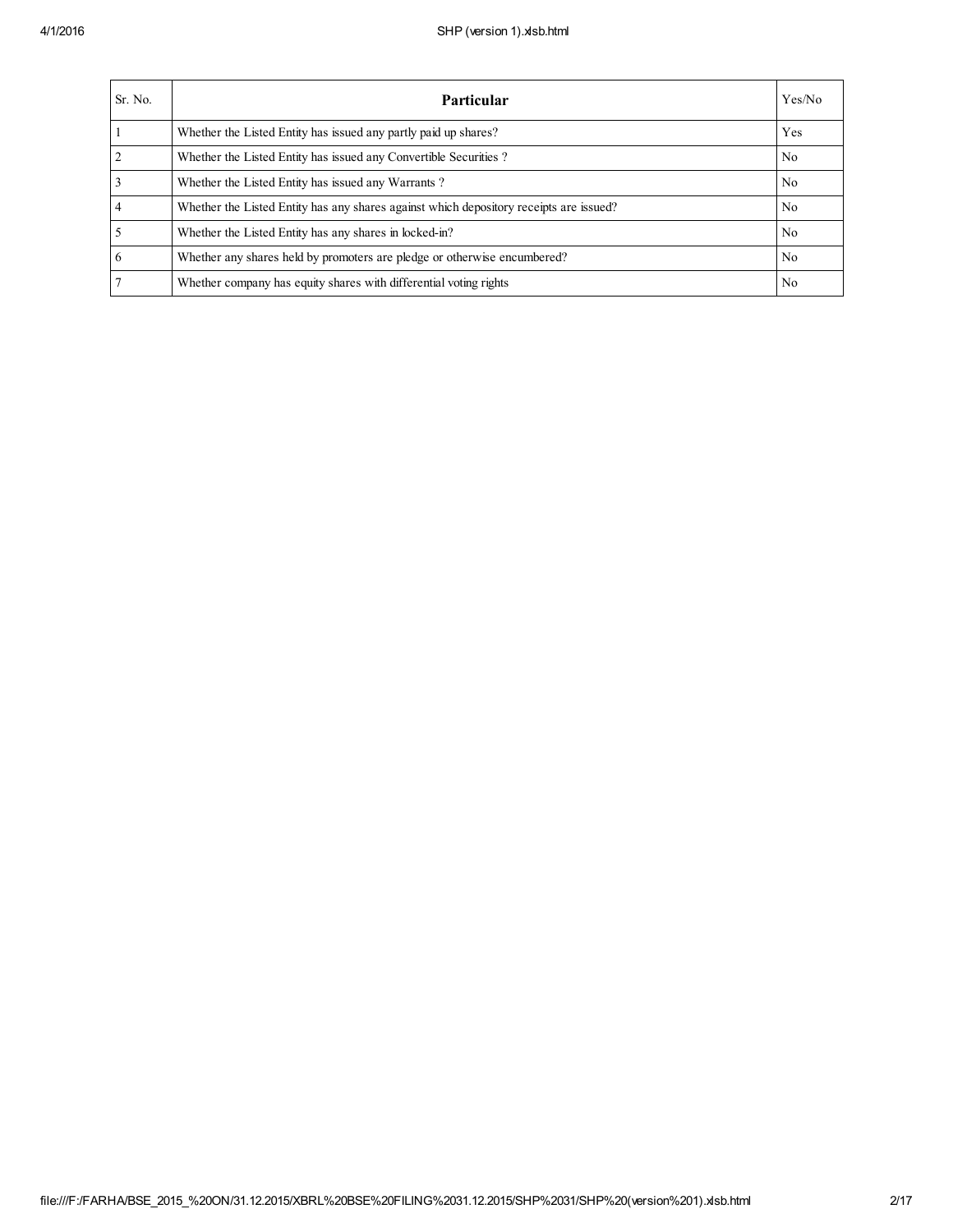|                 | Table I - Summary Statement holding of specified securities |                                  |                                   |                       |                                              |                                                      |                                                                          |                                                                  |                              |               |       |                      |
|-----------------|-------------------------------------------------------------|----------------------------------|-----------------------------------|-----------------------|----------------------------------------------|------------------------------------------------------|--------------------------------------------------------------------------|------------------------------------------------------------------|------------------------------|---------------|-------|----------------------|
| Category        |                                                             | No. of                           | No. Of<br>Partly<br>paid-         | No. Of<br>shares      | Total nos.                                   | Shareholding as<br>a % of total no.<br>of shares     | Number of<br>Voting                                                      | Number of Voting Rights held<br>in each class of securities (IX) |                              |               |       |                      |
| Category<br>(I) | of<br>shareholder                                           | Nos. Of<br>shareholders<br>(III) | fully paid<br>up equity<br>shares | up<br>equity          | underlying<br>Depository<br>Receipts<br>(VI) | shares<br>held (VII)<br>$= (IV) +$<br>$(V)$ + $(VI)$ | (calculated as<br>per SCRR,<br>1957) (VIII) As<br>$a\%$ of<br>$(A+B+C2)$ | Rights held<br>in each<br>class of<br>securities<br>(IX)         | No of Voting<br>(XIV) Rights |               |       | Total as<br>$a\%$ of |
| (II)            |                                                             |                                  | $\text{held (IV)}$                | shares<br>held<br>(V) |                                              |                                                      |                                                                          |                                                                  | <b>Class</b><br>eg: $X$      | Class<br>eg:y | Total | $(A+B+C)$            |
| (A)             | Promoter<br>&<br>Promoter<br>Group                          | $\overline{7}$                   | 7670200                           | $\mathbf{0}$          |                                              | 7670200                                              | 69.35                                                                    |                                                                  |                              |               |       |                      |
| (B)             | Public                                                      | 4026                             | 3390500                           | $\mathbf{0}$          |                                              | 3390500                                              | 30.65                                                                    |                                                                  |                              |               |       |                      |
| (C)             | Non<br>Promoter-<br>Non Public                              |                                  |                                   |                       |                                              |                                                      |                                                                          |                                                                  |                              |               |       |                      |
| (C1)            | <b>Shares</b><br>underlying<br><b>DRs</b>                   |                                  |                                   |                       |                                              |                                                      |                                                                          |                                                                  |                              |               |       |                      |
| (C2)            | Shares held<br>by<br>Employee<br>Trusts                     |                                  |                                   |                       |                                              |                                                      |                                                                          |                                                                  |                              |               |       |                      |
|                 | Total                                                       | 4033                             | 11060700 0                        |                       |                                              | 11060700                                             |                                                                          |                                                                  |                              |               |       |                      |

Table I - Summary Statement holding of specified securities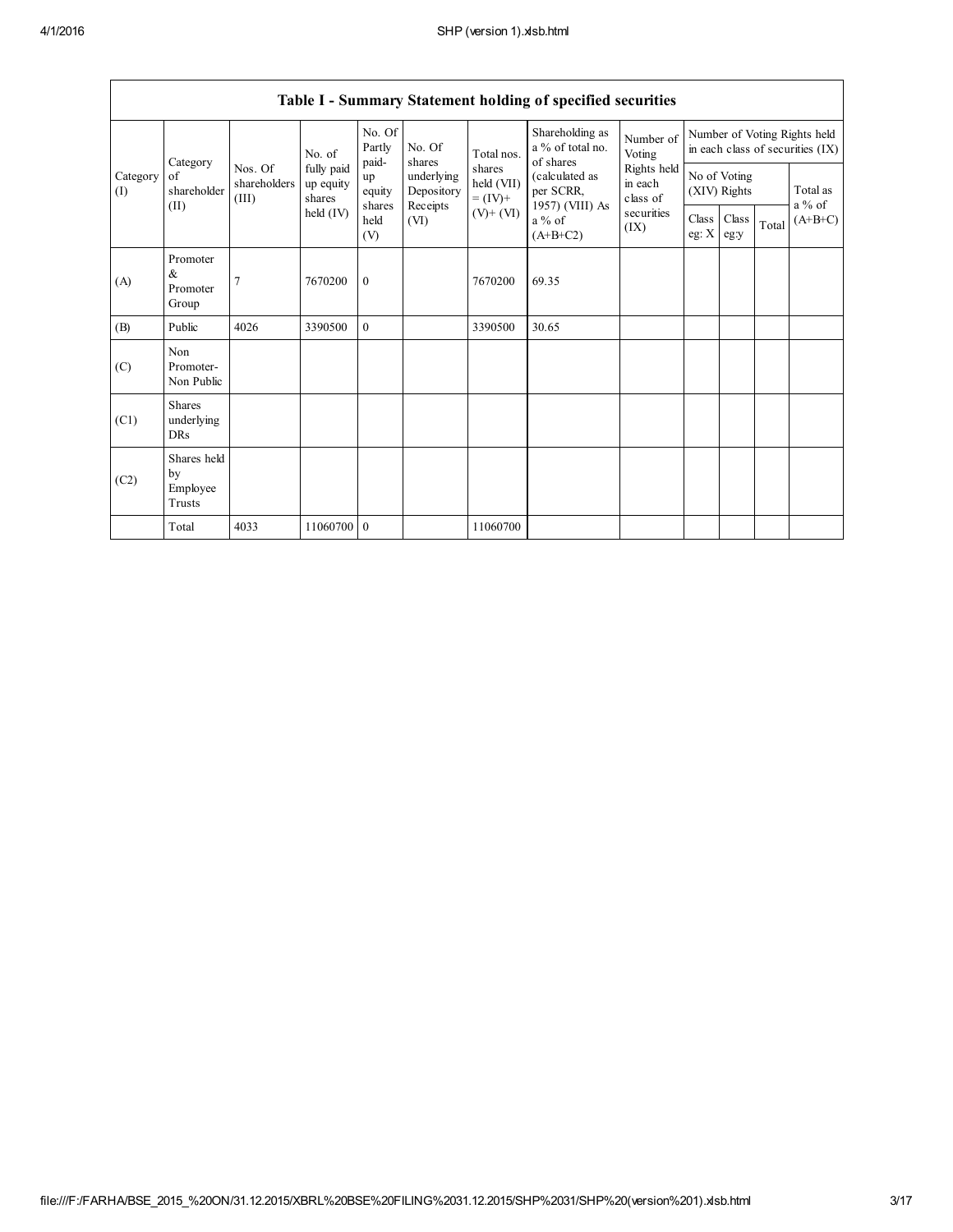$\Gamma$ 

|                            | Table I - Summary Statement holding of specified securities |                                                 |                                                                                                                                                                          |                                                                                     |                                                  |                       |                                                                               |                                |                                       |         |
|----------------------------|-------------------------------------------------------------|-------------------------------------------------|--------------------------------------------------------------------------------------------------------------------------------------------------------------------------|-------------------------------------------------------------------------------------|--------------------------------------------------|-----------------------|-------------------------------------------------------------------------------|--------------------------------|---------------------------------------|---------|
| Category<br>of<br>Category | No. Of<br>Shares<br>Underlying<br>No. Of                    |                                                 | No. Of Shares<br>Underlying<br>Outstanding                                                                                                                               | Shareholding, as a %<br>assuming full conversion of<br>convertible securities (as a | Number of<br>Locked in<br>shares (XII)           |                       | Number of<br><b>Shares</b><br>pledged or<br>otherwise<br>encumbered<br>(XIII) |                                | Number of<br>equity shares<br>held in |         |
| (1)                        | shareholder<br>(II)                                         | Outstanding<br>convertible<br>securities<br>(X) | convertible<br>Warrants<br>percentage of diluted share<br>securities and<br>$(X_i)$<br>capital) $(XI) = (VII)+(X) As$<br>No. Of Warrants<br>a % of $(A+B+C2)$<br>(Xi)(a) | N <sub>0</sub><br>(a)                                                               | As a<br>$%$ of<br>total<br>Shares<br>held<br>(b) | N <sub>0</sub><br>(a) | As a<br>$%$ of<br>total<br>Shares<br>held<br>(b)                              | dematerialized<br>form $(XIV)$ |                                       |         |
| (A)                        | Promoter<br>&<br>Promoter<br>Group                          |                                                 |                                                                                                                                                                          |                                                                                     | 69.35                                            |                       |                                                                               |                                |                                       | 7670200 |
| (B)                        | Public                                                      |                                                 |                                                                                                                                                                          |                                                                                     | 30.65                                            |                       |                                                                               |                                |                                       | 2013300 |
| (C)                        | Non<br>Promoter-<br>Non Public                              |                                                 |                                                                                                                                                                          |                                                                                     |                                                  |                       |                                                                               |                                |                                       |         |
| (C1)                       | <b>Shares</b><br>underlying<br><b>DRs</b>                   |                                                 |                                                                                                                                                                          |                                                                                     |                                                  |                       |                                                                               |                                |                                       |         |
| (C2)                       | Shares held<br>by<br>Employee<br><b>Trusts</b>              |                                                 |                                                                                                                                                                          |                                                                                     |                                                  |                       |                                                                               |                                |                                       |         |
|                            | Total                                                       |                                                 |                                                                                                                                                                          |                                                                                     |                                                  |                       |                                                                               |                                |                                       | 9683500 |

┑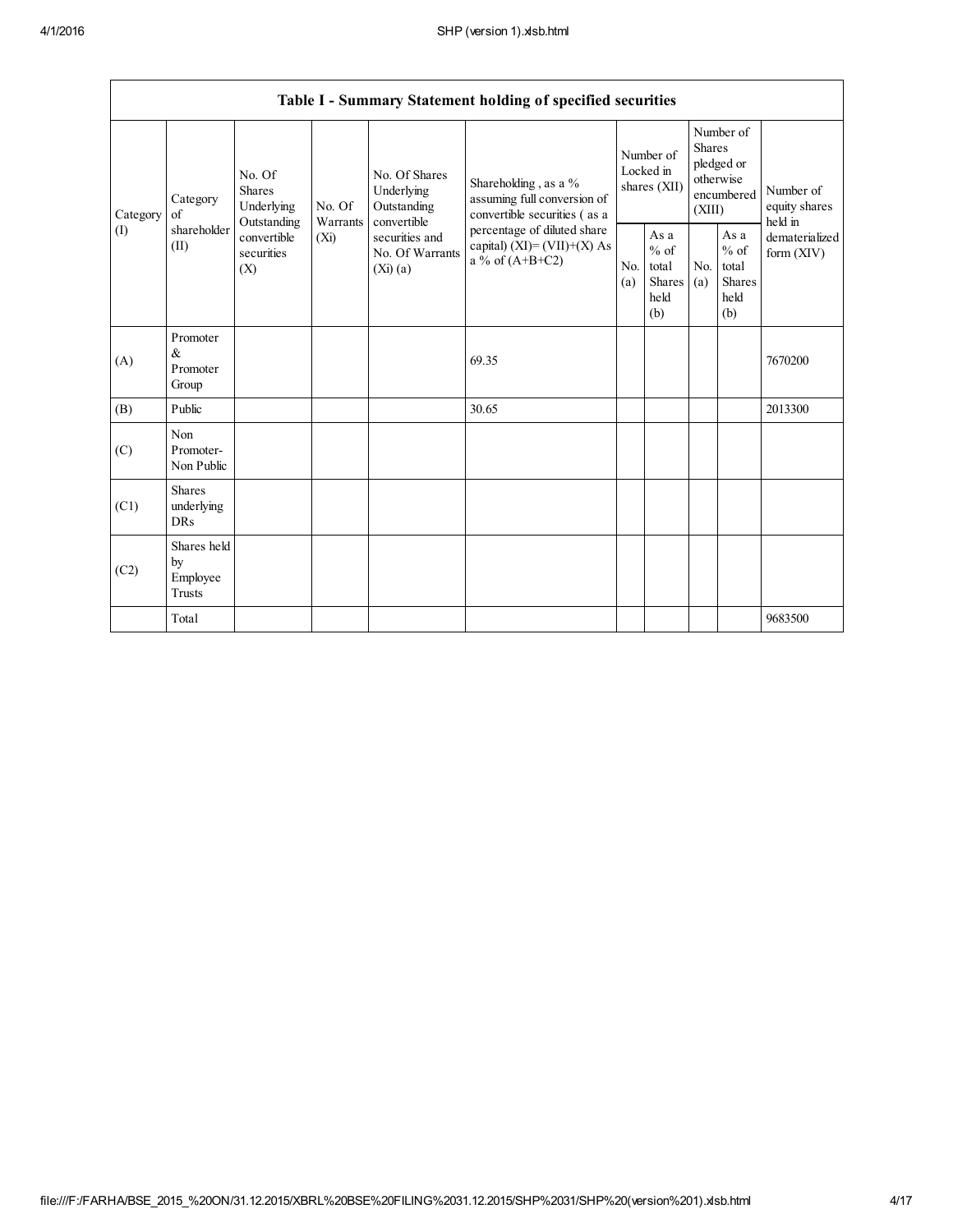| Table II - Statement showing shareholding pattern of the Promoter and Promoter Group    |                                                                                                                     |                                  |                                                |                                     |                                      |                                    |                                                                                              |                              |                 |                                                  |                           |
|-----------------------------------------------------------------------------------------|---------------------------------------------------------------------------------------------------------------------|----------------------------------|------------------------------------------------|-------------------------------------|--------------------------------------|------------------------------------|----------------------------------------------------------------------------------------------|------------------------------|-----------------|--------------------------------------------------|---------------------------|
|                                                                                         |                                                                                                                     |                                  | No. of                                         | No. Of<br>Partly                    | No. Of<br>shares                     | Total<br>nos.                      | Shareholding as a<br>% of total no. of                                                       |                              | securities (IX) | Number of Voting Rights<br>held in each class of |                           |
| Sr.                                                                                     | Category & Name<br>of the Shareholders<br>(I)                                                                       | Nos. Of<br>shareholders<br>(III) | fully paid<br>up equity<br>shares<br>held (IV) | paid-up<br>equity<br>shares<br>held | underlying<br>Depository<br>Receipts | shares<br>held (VII)<br>$= (IV) +$ | shares (calculated<br>as per SCRR,<br>1957) (VIII) As a<br>$(V)$ + $(VI)$<br>% of $(A+B+C2)$ | No of Voting<br>(XIV) Rights |                 |                                                  | Total<br>as a<br>$%$ of   |
|                                                                                         |                                                                                                                     |                                  |                                                | (V)                                 | (VI)                                 |                                    |                                                                                              | Class<br>eg: $X$             | Class<br>eg:y   | Total                                            | Total<br>Voting<br>rights |
| $\boldsymbol{A}$                                                                        | Table II - Statement showing shareholding pattern of the Promoter and Promoter Group                                |                                  |                                                |                                     |                                      |                                    |                                                                                              |                              |                 |                                                  |                           |
| (1)                                                                                     | Indian                                                                                                              |                                  |                                                |                                     |                                      |                                    |                                                                                              |                              |                 |                                                  |                           |
| (a)                                                                                     | Individuals/Hindu<br>undivided Family                                                                               | 3                                | 6658000                                        | $\boldsymbol{0}$                    |                                      | 6658000                            | 60.2                                                                                         |                              |                 |                                                  |                           |
| (d)                                                                                     | Any Other (specify)                                                                                                 | $\overline{4}$                   | 1012200                                        | $\boldsymbol{0}$                    |                                      | 1012200                            | 9.15                                                                                         |                              |                 |                                                  |                           |
| Sub-Total (A)<br>(1)                                                                    |                                                                                                                     | 7                                | 7670200                                        | $\boldsymbol{0}$                    |                                      | 7670200                            | 69.35                                                                                        |                              |                 |                                                  |                           |
| (2)                                                                                     | Foreign                                                                                                             |                                  |                                                |                                     |                                      |                                    |                                                                                              |                              |                 |                                                  |                           |
| Total<br>Shareholding<br>of Promoter<br>and Promoter<br>Group $(A)=(A)$<br>$(1)+(A)(2)$ |                                                                                                                     | 7                                | 7670200                                        | $\boldsymbol{0}$                    |                                      | 7670200                            | 69.35                                                                                        |                              |                 |                                                  |                           |
| B                                                                                       | Table III - Statement showing shareholding pattern of the Public shareholder                                        |                                  |                                                |                                     |                                      |                                    |                                                                                              |                              |                 |                                                  |                           |
| (1)                                                                                     | Institutions                                                                                                        |                                  |                                                |                                     |                                      |                                    |                                                                                              |                              |                 |                                                  |                           |
| (3)                                                                                     | Non-institutions                                                                                                    |                                  |                                                |                                     |                                      |                                    |                                                                                              |                              |                 |                                                  |                           |
| (a(i))                                                                                  | Individuals -<br>i.Individual<br>shareholders<br>holding nominal<br>share capital up to<br>Rs. 2 lakhs.             | 3904                             | 1406061                                        | $\boldsymbol{0}$                    |                                      | 1406061                            | 12.71                                                                                        |                              |                 |                                                  |                           |
| (a(ii))                                                                                 | Individuals - ii.<br>Individual<br>shareholders<br>holding nominal<br>share capital in<br>excess of Rs. 2<br>lakhs. | 4                                | 261700                                         | $\mathbf{0}$                        |                                      | 261700                             | 2.37                                                                                         |                              |                 |                                                  |                           |
| (e)                                                                                     | Any Other (specify)                                                                                                 | 118                              | 1722739                                        | $\boldsymbol{0}$                    |                                      | 1722739                            | 15.58                                                                                        |                              |                 |                                                  |                           |
| Sub-Total (B)<br>(3)                                                                    |                                                                                                                     | 4026                             | 3390500                                        | $\boldsymbol{0}$                    |                                      | 3390500                            | 30.65                                                                                        |                              |                 |                                                  |                           |
| <b>Total Public</b><br>Shareholding<br>$(B)=(B)(1)+$<br>$(B)(2)+(B)(3)$                 |                                                                                                                     | 4026                             | 3390500                                        | $\boldsymbol{0}$                    |                                      | 3390500                            | 30.65                                                                                        |                              |                 |                                                  |                           |
| $\mathbf C$                                                                             | Table IV - Statement showing shareholding pattern of the Non Promoter- Non Public shareholder                       |                                  |                                                |                                     |                                      |                                    |                                                                                              |                              |                 |                                                  |                           |
| Total (<br>$A+B+C2$ )                                                                   |                                                                                                                     | 4033                             | 11060700 0                                     |                                     |                                      | 11060700                           | 100                                                                                          |                              |                 |                                                  |                           |
| Total (A+B+C<br>$\lambda$                                                               |                                                                                                                     | 4033                             | 11060700 0                                     |                                     |                                      | 11060700                           |                                                                                              |                              |                 |                                                  |                           |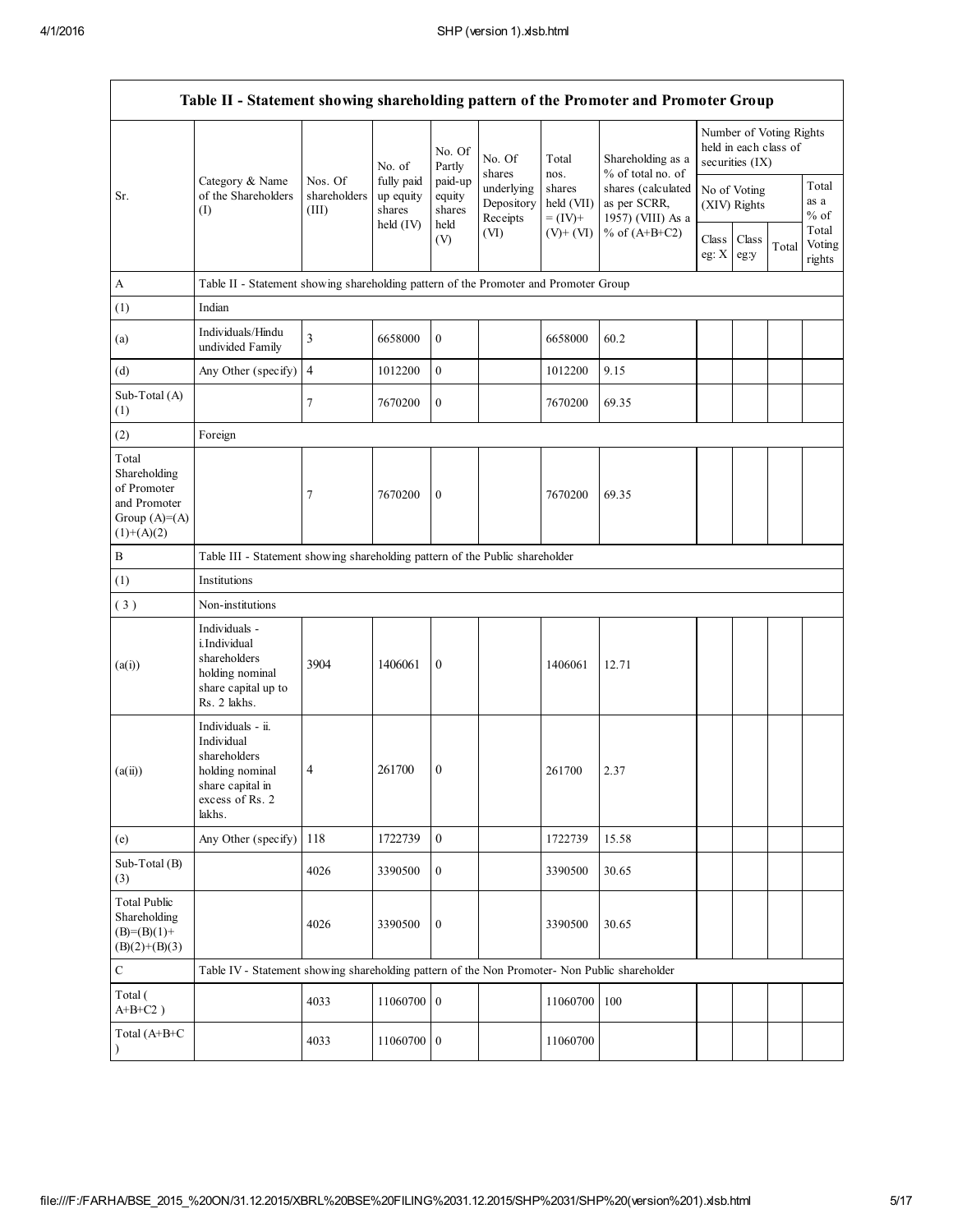| Table II - Statement showing shareholding pattern of the Promoter and Promoter Group   |                                                                                                                       |                                                           |                                                                                                   |                                                                                               |                                                  |                                                                               |                                                  |                                       |         |
|----------------------------------------------------------------------------------------|-----------------------------------------------------------------------------------------------------------------------|-----------------------------------------------------------|---------------------------------------------------------------------------------------------------|-----------------------------------------------------------------------------------------------|--------------------------------------------------|-------------------------------------------------------------------------------|--------------------------------------------------|---------------------------------------|---------|
| Sr.                                                                                    | No. Of<br><b>Shares</b><br>No. Of<br>Underlying<br>Warrants<br>Outstanding<br>(Xi)<br>convertible<br>securities $(X)$ | No. Of Shares<br>Underlying<br>Outstanding<br>convertible | Shareholding, as a % assuming<br>full conversion of convertible<br>securities (as a percentage of | Number of<br>Locked in<br>shares (XII)                                                        |                                                  | Number of<br><b>Shares</b><br>pledged or<br>otherwise<br>encumbered<br>(XIII) |                                                  | Number of<br>equity shares<br>held in |         |
|                                                                                        |                                                                                                                       | securities and No.<br>Of Warrants (Xi)<br>(a)             | diluted share capital) $(XI)$ =<br>(VII)+(X) As a % of<br>$(A+B+C2)$                              |                                                                                               | As a<br>$%$ of<br>total<br>Shares<br>held<br>(b) | No.<br>(a)                                                                    | As a<br>$%$ of<br>total<br>Shares<br>held<br>(b) | dematerialized<br>form $(XIV)$        |         |
| A                                                                                      |                                                                                                                       |                                                           |                                                                                                   | Table II - Statement showing shareholding pattern of the Promoter and Promoter Group          |                                                  |                                                                               |                                                  |                                       |         |
| (1)                                                                                    | Indian                                                                                                                |                                                           |                                                                                                   |                                                                                               |                                                  |                                                                               |                                                  |                                       |         |
| (a)                                                                                    |                                                                                                                       |                                                           |                                                                                                   | 60.2                                                                                          |                                                  |                                                                               |                                                  |                                       | 6658000 |
| (d)                                                                                    |                                                                                                                       |                                                           |                                                                                                   | 9.15                                                                                          |                                                  |                                                                               |                                                  |                                       | 1012200 |
| Sub-Total (A)<br>(1)                                                                   |                                                                                                                       |                                                           |                                                                                                   | 69.35                                                                                         |                                                  |                                                                               |                                                  |                                       | 7670200 |
| (2)                                                                                    | Foreign                                                                                                               |                                                           |                                                                                                   |                                                                                               |                                                  |                                                                               |                                                  |                                       |         |
| Total<br>Shareholding of<br>Promoter and<br>Promoter<br>Group $(A)=A)$<br>$(1)+(A)(2)$ |                                                                                                                       |                                                           |                                                                                                   | 69.35                                                                                         |                                                  |                                                                               |                                                  |                                       | 7670200 |
| $\, {\bf B}$                                                                           |                                                                                                                       |                                                           |                                                                                                   | Table III - Statement showing shareholding pattern of the Public shareholder                  |                                                  |                                                                               |                                                  |                                       |         |
| (1)                                                                                    | Institutions                                                                                                          |                                                           |                                                                                                   |                                                                                               |                                                  |                                                                               |                                                  |                                       |         |
| (3)                                                                                    | Non-institutions                                                                                                      |                                                           |                                                                                                   |                                                                                               |                                                  |                                                                               |                                                  |                                       |         |
| (a(i))                                                                                 |                                                                                                                       |                                                           |                                                                                                   | 12.71                                                                                         |                                                  |                                                                               |                                                  |                                       | 694961  |
| (a(ii))                                                                                |                                                                                                                       |                                                           |                                                                                                   | 2.37                                                                                          |                                                  |                                                                               |                                                  |                                       | 141300  |
| (e)                                                                                    |                                                                                                                       |                                                           |                                                                                                   | 15.58                                                                                         |                                                  |                                                                               |                                                  |                                       | 1177039 |
| Sub-Total (B)<br>(3)                                                                   |                                                                                                                       |                                                           |                                                                                                   | 30.65                                                                                         |                                                  |                                                                               |                                                  |                                       | 2013300 |
| <b>Total Public</b><br>Shareholding<br>$(B)= (B)(1)+(B)$<br>$(2)+(B)(3)$               |                                                                                                                       |                                                           |                                                                                                   | 30.65                                                                                         |                                                  |                                                                               |                                                  |                                       | 2013300 |
| $\mathbf C$                                                                            |                                                                                                                       |                                                           |                                                                                                   | Table IV - Statement showing shareholding pattern of the Non Promoter- Non Public shareholder |                                                  |                                                                               |                                                  |                                       |         |
| Total (<br>$A+B+C2$ )                                                                  |                                                                                                                       |                                                           |                                                                                                   | 100                                                                                           |                                                  |                                                                               |                                                  |                                       | 9683500 |
| Total (A+B+C<br>$\lambda$                                                              |                                                                                                                       |                                                           |                                                                                                   |                                                                                               |                                                  |                                                                               |                                                  |                                       | 9683500 |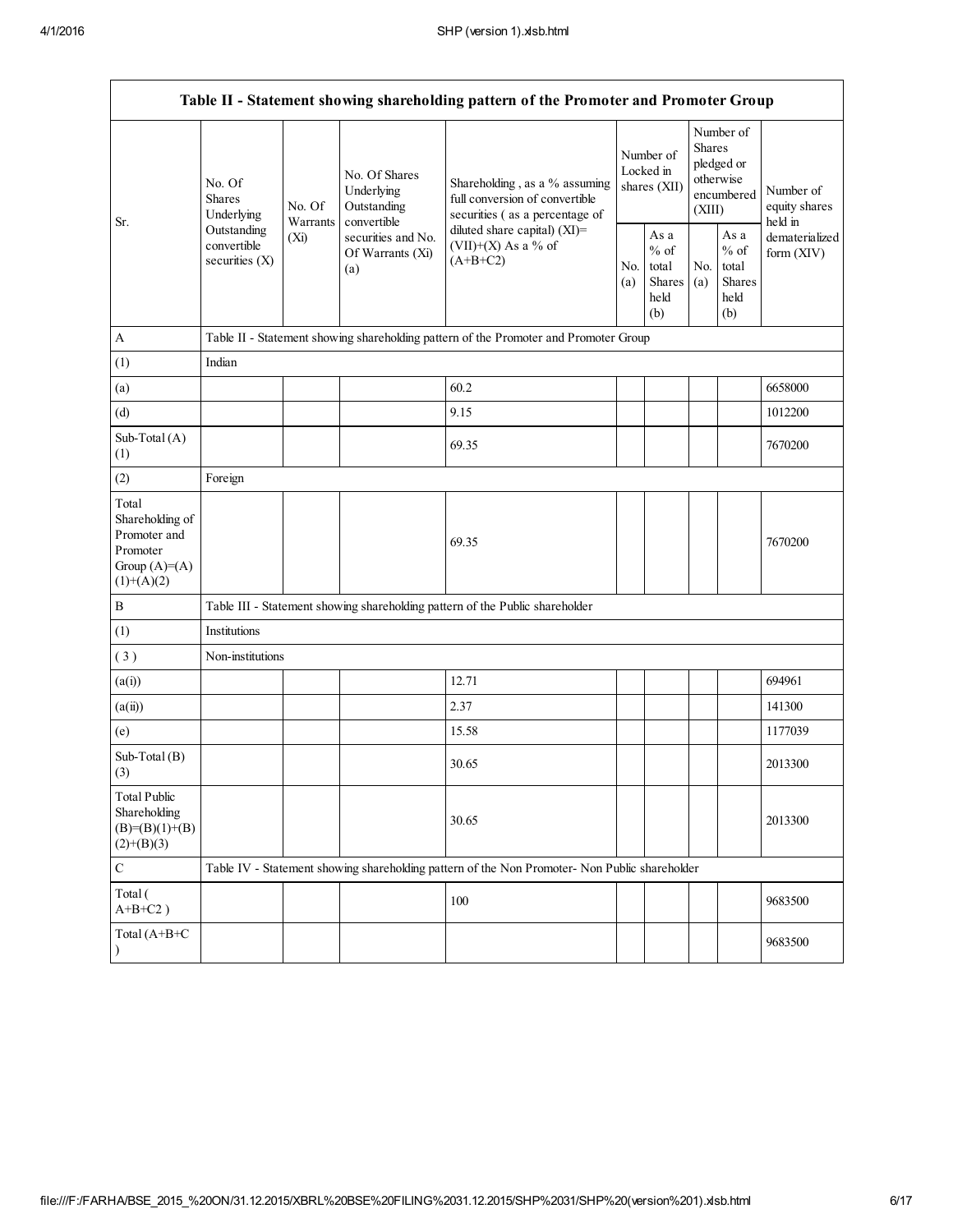| Individuals/Hindu undivided Family                                                                                   |                                                               |                    |                  |                  |  |  |  |
|----------------------------------------------------------------------------------------------------------------------|---------------------------------------------------------------|--------------------|------------------|------------------|--|--|--|
| Searial No.                                                                                                          | 1                                                             | $\overline{c}$     | 3                |                  |  |  |  |
| Name of the<br>Shareholders (I)                                                                                      | Rajat Prasad                                                  | Raghunandan Prasad | Sarla Prasad     |                  |  |  |  |
| PAN (II)                                                                                                             | AAGPP7229J                                                    | AAJPP1653R         | AHAPP9138R       | Total            |  |  |  |
| No. of fully paid<br>up equity shares<br>held (IV)                                                                   | 6301400                                                       | 199500             | 157100           | 6658000          |  |  |  |
| No. Of Partly paid-<br>up equity shares<br>held(V)                                                                   | $\boldsymbol{0}$                                              | $\boldsymbol{0}$   | $\boldsymbol{0}$ | $\boldsymbol{0}$ |  |  |  |
| No. Of shares<br>underlying<br>Depository<br>Receipts (VI)                                                           |                                                               |                    |                  |                  |  |  |  |
| Total nos. shares<br>held $(VII) = (IV) +$<br>$(V)$ + $(VI)$                                                         | 6301400                                                       | 199500             | 157100           | 6658000          |  |  |  |
| Shareholding as a<br>% of total no. of<br>shares (calculated<br>as per SCRR,<br>1957) (VIII) As a<br>% of $(A+B+C2)$ | 56.97                                                         | 1.8                | 1.42             | 60.2             |  |  |  |
|                                                                                                                      | Number of Voting Rights held in each class of securities (IX) |                    |                  |                  |  |  |  |
| Class eg:X                                                                                                           |                                                               |                    |                  |                  |  |  |  |
| Class eg:y                                                                                                           |                                                               |                    |                  |                  |  |  |  |
| Total                                                                                                                |                                                               |                    |                  |                  |  |  |  |
| Total as a % of<br>Total Voting rights                                                                               |                                                               |                    |                  |                  |  |  |  |
| No. Of Shares<br>Underlying<br>Outstanding<br>convertible<br>securities (X)                                          |                                                               |                    |                  |                  |  |  |  |
| No. Of Warrants<br>(Xi)                                                                                              |                                                               |                    |                  |                  |  |  |  |
| No. Of Shares<br>Underlying<br>Outstanding<br>convertible<br>securities and No.<br>Of Warrants (Xi)<br>(a)           |                                                               |                    |                  |                  |  |  |  |
| Shareholding, as a<br>% assuming full<br>conversion of<br>convertible                                                |                                                               |                    |                  |                  |  |  |  |
| securities (as a<br>percentage of<br>diluted share<br>capital) $(XI)$ =<br>$(VII)+(Xi)(a)$ As a<br>% of $(A+B+C2)$   | 56.97                                                         | 1.8                | 1.42             | 60.2             |  |  |  |
| Number of Locked in shares (XII)                                                                                     |                                                               |                    |                  |                  |  |  |  |
| No. $(a)$                                                                                                            |                                                               |                    |                  |                  |  |  |  |
| As a % of total<br>Shares held (b)                                                                                   |                                                               |                    |                  |                  |  |  |  |
|                                                                                                                      | Number of Shares pledged or otherwise encumbered (XIII)       |                    |                  |                  |  |  |  |

 $\mathbf{I}$ 

 $\mathbf{I}$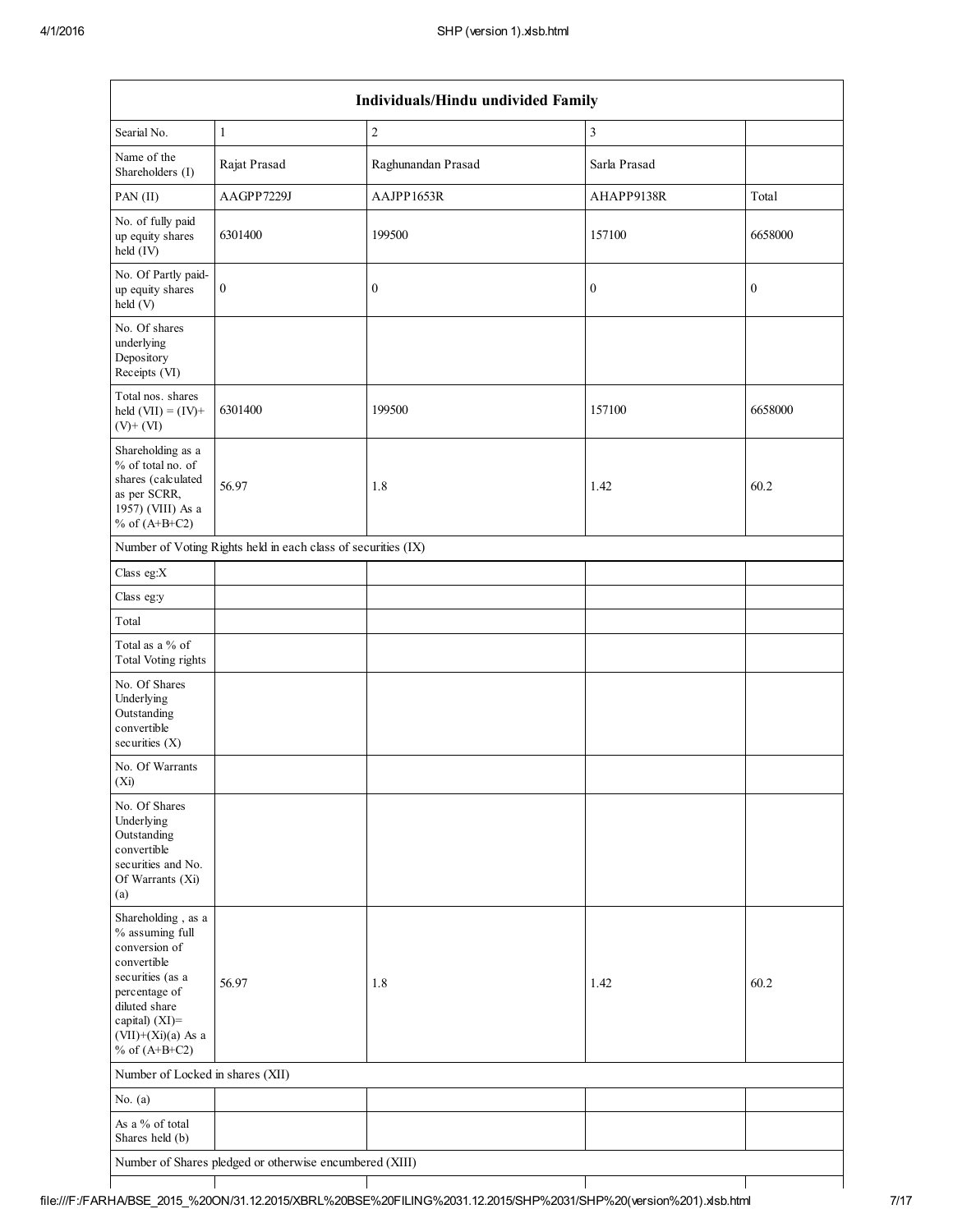| No. $(a)$                                                            |         |        |        |         |
|----------------------------------------------------------------------|---------|--------|--------|---------|
| As a % of total<br>Shares held (b)                                   |         |        |        |         |
| Number of equity<br>shares held in<br>dematerialized<br>form $(XIV)$ | 6301400 | 199500 | 157100 | 6658000 |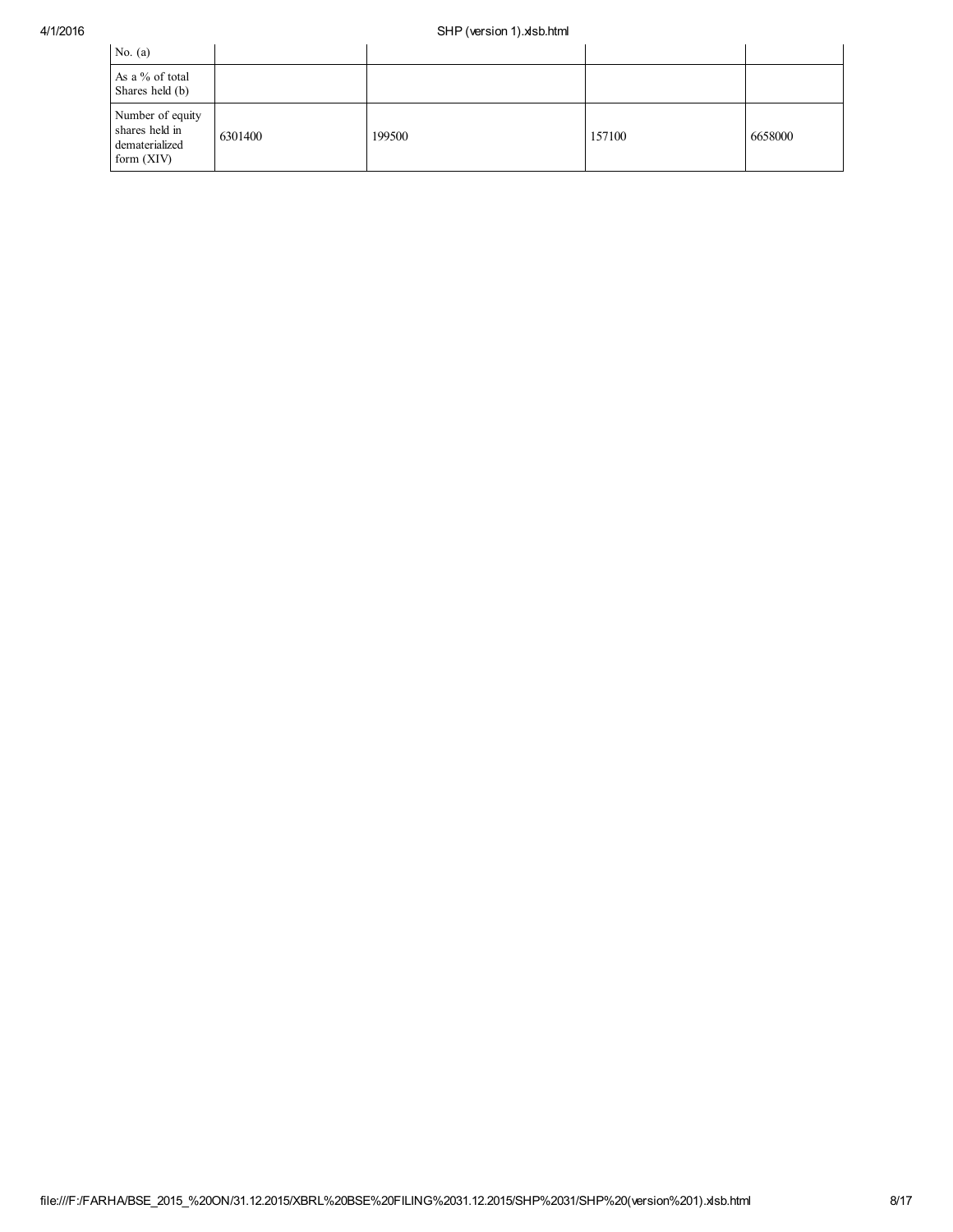| Any Other (specify)                                                                                                                                                                   |                                                               |                                        |                             |                           |                  |  |  |
|---------------------------------------------------------------------------------------------------------------------------------------------------------------------------------------|---------------------------------------------------------------|----------------------------------------|-----------------------------|---------------------------|------------------|--|--|
| Searial No.                                                                                                                                                                           | $\mathbf{1}$                                                  | $\overline{c}$                         | $\mathfrak{Z}$              | $\overline{\mathbf{4}}$   |                  |  |  |
| Category                                                                                                                                                                              | <b>Bodies Corporate</b>                                       | <b>Bodies Corporate</b>                | <b>Bodies Corporate</b>     | <b>Bodies Corporate</b>   |                  |  |  |
| Name of the<br>Shareholders (I)                                                                                                                                                       | Priyadarshini Holdings Private<br>Limited                     | Sabre Trading And Finance<br>$(P)$ Ltd | Prasad Holdings Pvt.<br>Ltd | R. P. Credits (P)<br>Ltd. |                  |  |  |
| $PAN$ (II)                                                                                                                                                                            | AAACP0420E                                                    | AAACS2736E                             | AAACP0203H                  | AAACR0607D                | Total            |  |  |
| No. of the<br>Shareholders (I)                                                                                                                                                        | 1                                                             | 1                                      | $\mathbf{1}$                | 1                         | $\overline{4}$   |  |  |
| No. of fully paid<br>up equity shares<br>held (IV)                                                                                                                                    | 388050                                                        | 388050                                 | 118050                      | 118050                    | 1012200          |  |  |
| No. Of Partly paid-<br>up equity shares<br>held (V)                                                                                                                                   | $\bf{0}$                                                      | $\boldsymbol{0}$                       | $\boldsymbol{0}$            | $\boldsymbol{0}$          | $\boldsymbol{0}$ |  |  |
| No. Of shares<br>underlying<br>Depository<br>Receipts (VI)                                                                                                                            |                                                               |                                        |                             |                           |                  |  |  |
| Total nos. shares<br>held $(VII) = (IV) +$<br>$(V)$ + $(VI)$                                                                                                                          | 388050                                                        | 388050                                 | 118050                      | 118050                    | 1012200          |  |  |
| Shareholding as a<br>% of total no. of<br>shares (calculated<br>as per SCRR,<br>1957) (VIII) As a<br>% of $(A+B+C2)$                                                                  | 3.51                                                          | 3.51                                   | 1.07                        | 1.07                      | 9.15             |  |  |
|                                                                                                                                                                                       | Number of Voting Rights held in each class of securities (IX) |                                        |                             |                           |                  |  |  |
| Class eg: X                                                                                                                                                                           |                                                               |                                        |                             |                           |                  |  |  |
| Class eg:y                                                                                                                                                                            |                                                               |                                        |                             |                           |                  |  |  |
| Total                                                                                                                                                                                 |                                                               |                                        |                             |                           |                  |  |  |
| Total as a % of<br>Total Voting rights                                                                                                                                                |                                                               |                                        |                             |                           |                  |  |  |
| No. Of Shares<br>Underlying<br>Outstanding<br>convertible<br>securities (X)                                                                                                           |                                                               |                                        |                             |                           |                  |  |  |
| No. Of Warrants<br>(X <sub>i</sub> )                                                                                                                                                  |                                                               |                                        |                             |                           |                  |  |  |
| No. Of Shares<br>Underlying<br>Outstanding<br>convertible<br>securities and No.<br>Of Warrants (Xi)<br>(a)                                                                            |                                                               |                                        |                             |                           |                  |  |  |
| Shareholding, as a<br>% assuming full<br>conversion of<br>convertible<br>securities (as a<br>percentage of<br>diluted share<br>capital) $(XI)$ =<br>(VII)+(X) As a %<br>of $(A+B+C2)$ | 3.51                                                          | 3.51                                   | 1.07                        | 1.07                      | 9.15             |  |  |
| Number of Locked in shares (XII)                                                                                                                                                      |                                                               |                                        |                             |                           |                  |  |  |
| No. $(a)$                                                                                                                                                                             |                                                               |                                        |                             |                           |                  |  |  |
|                                                                                                                                                                                       |                                                               |                                        |                             |                           |                  |  |  |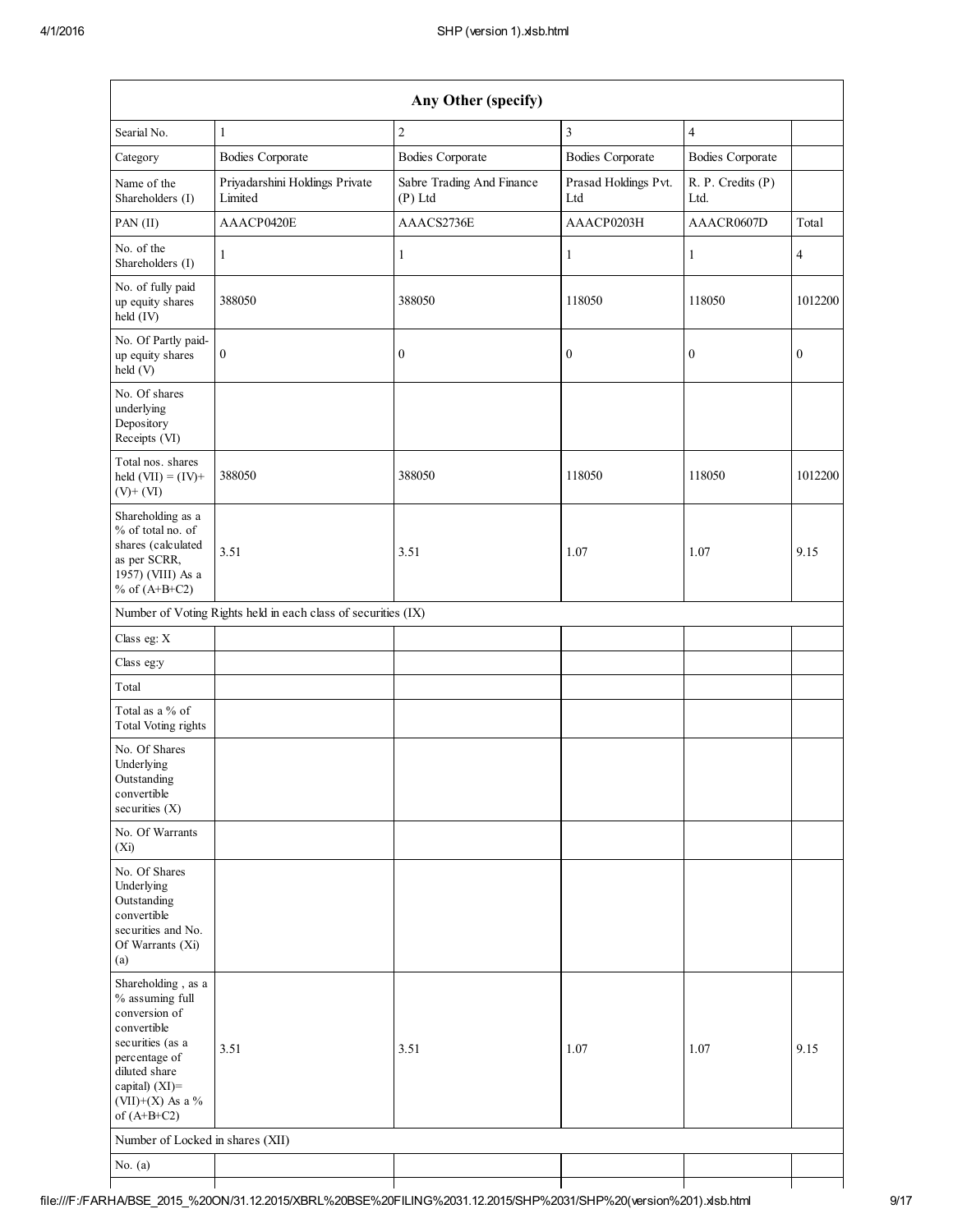## 4/1/2016 SHP (version 1).xlsb.html

| As a % of total<br>Shares held (b) |                                                         |  |  |  |  |  |  |  |
|------------------------------------|---------------------------------------------------------|--|--|--|--|--|--|--|
|                                    | Number of Shares pledged or otherwise encumbered (XIII) |  |  |  |  |  |  |  |
| No. $(a)$                          |                                                         |  |  |  |  |  |  |  |
| As a % of total<br>Shares held (b) |                                                         |  |  |  |  |  |  |  |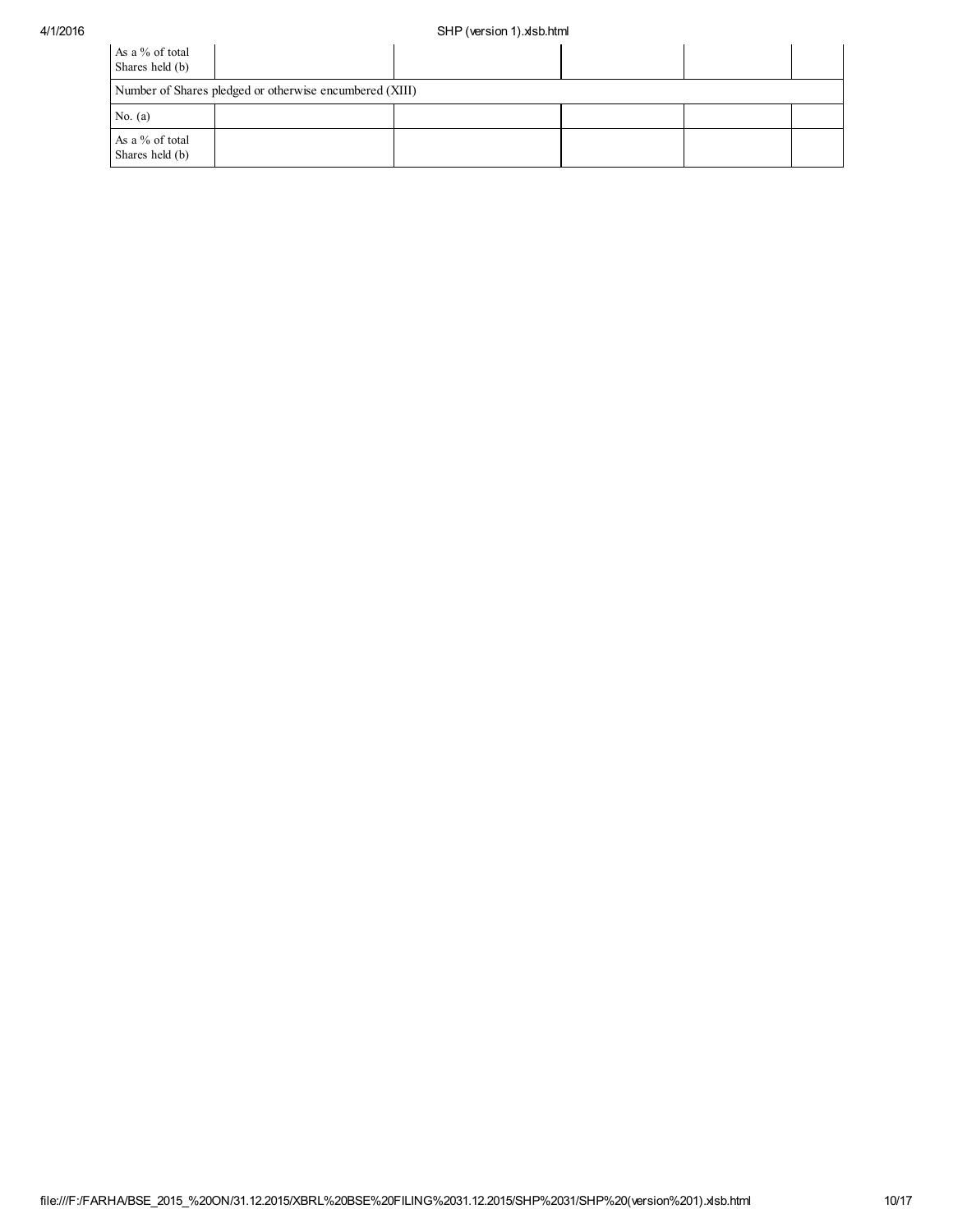| Individuals - i.Individual shareholders holding nominal share capital up to Rs. 2 lakhs.                                                                                           |                                                               |                  |  |  |  |  |
|------------------------------------------------------------------------------------------------------------------------------------------------------------------------------------|---------------------------------------------------------------|------------------|--|--|--|--|
| Searial No.                                                                                                                                                                        | $\,1$                                                         |                  |  |  |  |  |
| Name of the<br>Shareholders (I)                                                                                                                                                    | <b>PUBLIC</b>                                                 |                  |  |  |  |  |
| PAN(II)                                                                                                                                                                            | ZZZZZ9999Z                                                    | Total            |  |  |  |  |
| No. of fully paid<br>up equity shares<br>held (IV)                                                                                                                                 | 1406061                                                       | 1406061          |  |  |  |  |
| No. Of Partly paid-<br>up equity shares<br>held (V)                                                                                                                                | $\boldsymbol{0}$                                              | $\boldsymbol{0}$ |  |  |  |  |
| No. Of shares<br>underlying<br>Depository<br>Receipts (VI)                                                                                                                         |                                                               |                  |  |  |  |  |
| Total nos. shares<br>held $(VII) = (IV) +$<br>$(V)$ + $(VI)$                                                                                                                       | 1406061                                                       | 1406061          |  |  |  |  |
| Shareholding as a<br>% of total no. of<br>shares (calculated<br>as per SCRR,<br>1957) (VIII) As a<br>% of $(A+B+C2)$                                                               | 12.71                                                         | 12.71            |  |  |  |  |
|                                                                                                                                                                                    | Number of Voting Rights held in each class of securities (IX) |                  |  |  |  |  |
| Class eg: X                                                                                                                                                                        |                                                               |                  |  |  |  |  |
| Class eg:y                                                                                                                                                                         |                                                               |                  |  |  |  |  |
| Total                                                                                                                                                                              |                                                               |                  |  |  |  |  |
| Total as a % of<br>Total Voting rights                                                                                                                                             |                                                               |                  |  |  |  |  |
| No. Of Shares<br>Underlying<br>Outstanding<br>convertible<br>securities $(X)$                                                                                                      |                                                               |                  |  |  |  |  |
| No. Of Warrants<br>(Xi)                                                                                                                                                            |                                                               |                  |  |  |  |  |
| No. Of Shares<br>Underlying<br>Outstanding<br>convertible<br>securities and No.<br>Of Warrants (Xi)<br>(a)                                                                         |                                                               |                  |  |  |  |  |
| Shareholding, as a<br>% assuming full<br>conversion of<br>convertible<br>securities (as a<br>percentage of<br>diluted share<br>capital) (XI)=<br>(VII)+(X) As a %<br>of $(A+B+C2)$ | 12.71                                                         | 12.71            |  |  |  |  |
| Number of Locked in shares (XII)                                                                                                                                                   |                                                               |                  |  |  |  |  |
| No. $(a)$                                                                                                                                                                          |                                                               |                  |  |  |  |  |
| As a % of total<br>Shares held (b)                                                                                                                                                 |                                                               |                  |  |  |  |  |
| Number of equity<br>shares held in                                                                                                                                                 |                                                               |                  |  |  |  |  |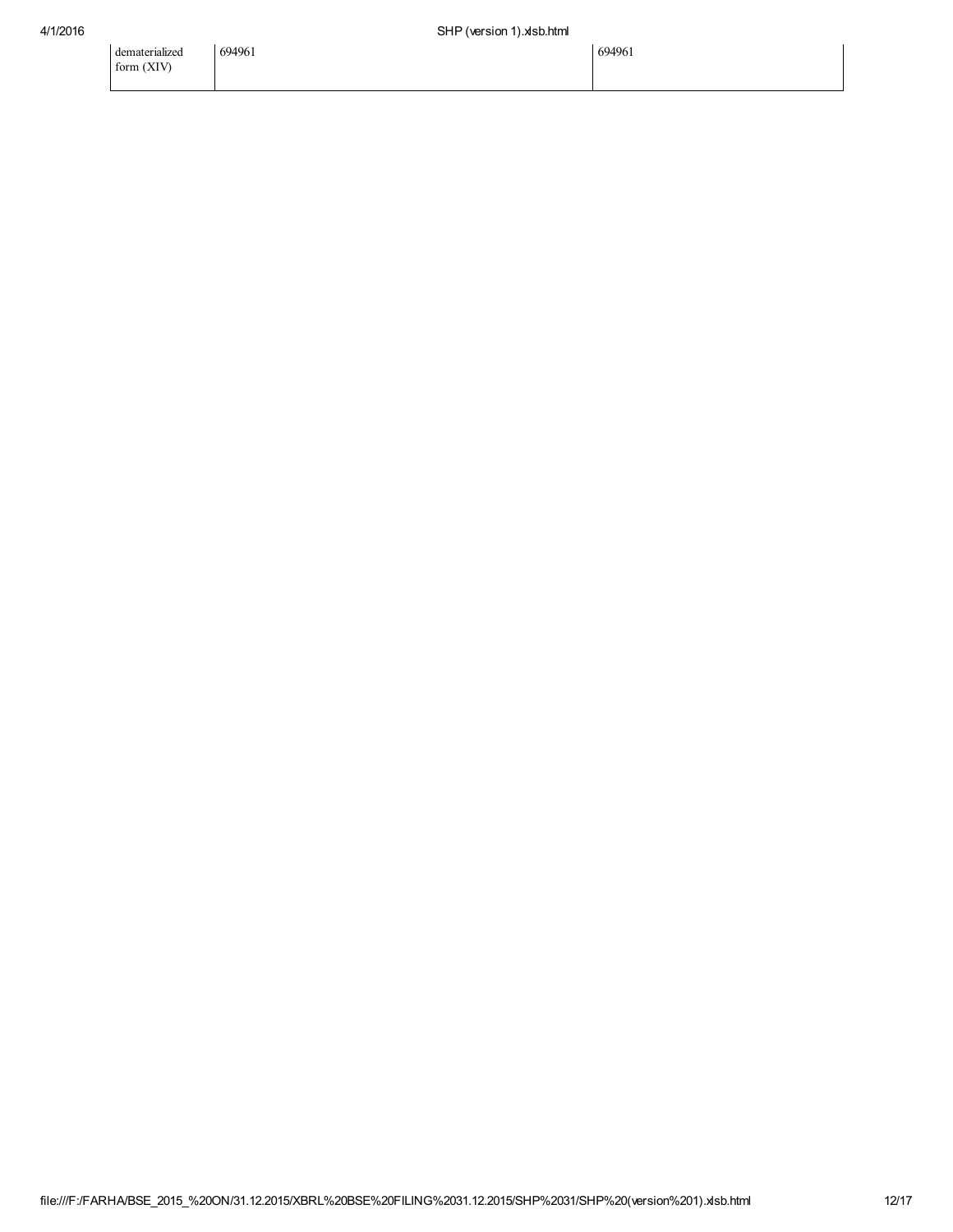| Individuals - ii. Individual shareholders holding nominal share capital in excess of Rs. 2 lakhs.                                                                                  |                                                               |                  |  |  |  |  |
|------------------------------------------------------------------------------------------------------------------------------------------------------------------------------------|---------------------------------------------------------------|------------------|--|--|--|--|
| Searial No.                                                                                                                                                                        | $\,1\,$                                                       |                  |  |  |  |  |
| Name of the<br>Shareholders (I)                                                                                                                                                    | <b>PUBLIC</b>                                                 |                  |  |  |  |  |
| PAN(II)                                                                                                                                                                            | ZZZZZ9999Z                                                    | Total            |  |  |  |  |
| No. of fully paid<br>up equity shares<br>held (IV)                                                                                                                                 | 261700                                                        | 261700           |  |  |  |  |
| No. Of Partly paid-<br>up equity shares<br>held (V)                                                                                                                                | $\boldsymbol{0}$                                              | $\boldsymbol{0}$ |  |  |  |  |
| No. Of shares<br>underlying<br>Depository<br>Receipts (VI)                                                                                                                         |                                                               |                  |  |  |  |  |
| Total nos. shares<br>held $(VII) = (IV) +$<br>$(V)$ + $(VI)$                                                                                                                       | 261700                                                        | 261700           |  |  |  |  |
| Shareholding as a<br>% of total no. of<br>shares (calculated<br>as per SCRR,<br>1957) (VIII) As a<br>% of $(A+B+C2)$                                                               | 2.37                                                          | 2.37             |  |  |  |  |
|                                                                                                                                                                                    | Number of Voting Rights held in each class of securities (IX) |                  |  |  |  |  |
| Class eg: $X$                                                                                                                                                                      |                                                               |                  |  |  |  |  |
| Class eg:y                                                                                                                                                                         |                                                               |                  |  |  |  |  |
| Total                                                                                                                                                                              |                                                               |                  |  |  |  |  |
| Total as a % of<br><b>Total Voting rights</b>                                                                                                                                      |                                                               |                  |  |  |  |  |
| No. Of Shares<br>Underlying<br>Outstanding<br>convertible<br>securities $(X)$                                                                                                      |                                                               |                  |  |  |  |  |
| No. Of Warrants<br>(X <sub>i</sub> )                                                                                                                                               |                                                               |                  |  |  |  |  |
| No. Of Shares<br>Underlying<br>Outstanding<br>convertible<br>securities and No.<br>Of Warrants (Xi)<br>(a)                                                                         |                                                               |                  |  |  |  |  |
| Shareholding, as a<br>% assuming full<br>conversion of<br>convertible<br>securities (as a<br>percentage of<br>diluted share<br>capital) (XI)=<br>(VII)+(X) As a %<br>of $(A+B+C2)$ | 2.37                                                          | 2.37             |  |  |  |  |
| Number of Locked in shares (XII)                                                                                                                                                   |                                                               |                  |  |  |  |  |
| No. $(a)$                                                                                                                                                                          |                                                               |                  |  |  |  |  |
| As a % of total<br>Shares held (b)                                                                                                                                                 |                                                               |                  |  |  |  |  |
| Number of equity<br>shares held in                                                                                                                                                 |                                                               |                  |  |  |  |  |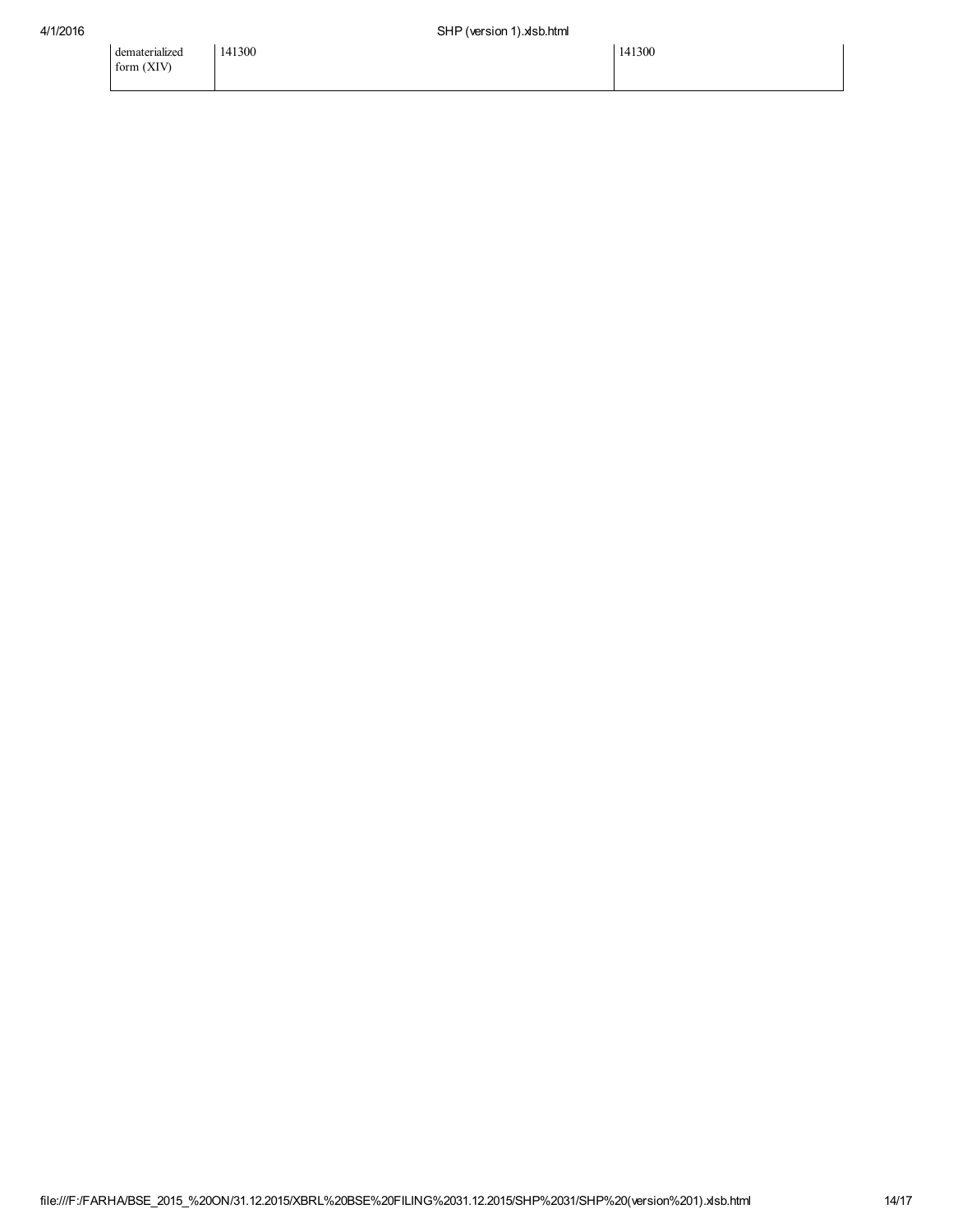| Any Other (specify)                                                                                                                                                                   |              |                  |                  |                         |                         |                  |  |  |  |  |  |
|---------------------------------------------------------------------------------------------------------------------------------------------------------------------------------------|--------------|------------------|------------------|-------------------------|-------------------------|------------------|--|--|--|--|--|
| Searial No.                                                                                                                                                                           | $\mathbf{1}$ | $\sqrt{2}$       | $\mathfrak{Z}$   | $\overline{4}$          | 5                       |                  |  |  |  |  |  |
| Category                                                                                                                                                                              | <b>HUF</b>   | <b>NRI</b>       | Other            | <b>Clearing Members</b> | <b>Bodies Corporate</b> |                  |  |  |  |  |  |
| Name of the<br>Shareholders (I)                                                                                                                                                       | <b>HUF</b>   | <b>NRI</b>       | <b>OTHER</b>     | <b>CLEARING MEMBERS</b> | <b>BODIES CORPORATE</b> |                  |  |  |  |  |  |
| PAN (II)                                                                                                                                                                              | ZZZZZ9999Z   | ZZZZZ9999Z       | ZZZZZ9999Z       | ZZZZZ9999Z              | ZZZZZ9999Z              | Total            |  |  |  |  |  |
| No. of the<br>Shareholders (I)                                                                                                                                                        | 35           | 1                | 6                | 10                      | 66                      | 118              |  |  |  |  |  |
| No. of fully paid<br>up equity shares<br>held (IV)                                                                                                                                    | 67466        | 50               | 791              | 2645                    | 1651787                 | 1722739          |  |  |  |  |  |
| No. Of Partly paid-<br>up equity shares<br>held(V)                                                                                                                                    | 0            | $\boldsymbol{0}$ | $\boldsymbol{0}$ | $\boldsymbol{0}$        | $\boldsymbol{0}$        | $\boldsymbol{0}$ |  |  |  |  |  |
| No. Of shares<br>underlying<br>Depository<br>Receipts (VI)                                                                                                                            |              |                  |                  |                         |                         |                  |  |  |  |  |  |
| Total nos. shares<br>held $(VII) = (IV) +$<br>$(V)$ + $(VI)$                                                                                                                          | 67466        | 50               | 791              | 2645                    | 1651787                 | 1722739          |  |  |  |  |  |
| Shareholding as a<br>% of total no. of<br>shares (calculated<br>as per SCRR,<br>1957) (VIII) As a<br>% of $(A+B+C2)$                                                                  | 0.61         | $\boldsymbol{0}$ | 0.01             | 0.02                    | 14.93                   | 15.58            |  |  |  |  |  |
| Number of Voting Rights held in each class of securities (IX)                                                                                                                         |              |                  |                  |                         |                         |                  |  |  |  |  |  |
| Class eg: X                                                                                                                                                                           |              |                  |                  |                         |                         |                  |  |  |  |  |  |
| Class eg:y                                                                                                                                                                            |              |                  |                  |                         |                         |                  |  |  |  |  |  |
| Total                                                                                                                                                                                 |              |                  |                  |                         |                         |                  |  |  |  |  |  |
| Total as a % of<br><b>Total Voting rights</b>                                                                                                                                         |              |                  |                  |                         |                         |                  |  |  |  |  |  |
| No. Of Shares<br>Underlying<br>Outstanding<br>convertible<br>securities $(X)$                                                                                                         |              |                  |                  |                         |                         |                  |  |  |  |  |  |
| No. Of Warrants<br>(X <sub>i</sub> )                                                                                                                                                  |              |                  |                  |                         |                         |                  |  |  |  |  |  |
| No. Of Shares<br>Underlying<br>Outstanding<br>convertible<br>securities and No.<br>Of Warrants (Xi)<br>(a)                                                                            |              |                  |                  |                         |                         |                  |  |  |  |  |  |
| Shareholding, as a<br>% assuming full<br>conversion of<br>convertible<br>securities (as a<br>percentage of<br>diluted share<br>capital) $(XI)$ =<br>(VII)+(X) As a %<br>of $(A+B+C2)$ | 0.61         | $\boldsymbol{0}$ | 0.01             | 0.02                    | 14.93                   | 15.58            |  |  |  |  |  |
| Number of Locked in shares (XII)                                                                                                                                                      |              |                  |                  |                         |                         |                  |  |  |  |  |  |
| No. $(a)$                                                                                                                                                                             |              |                  |                  |                         |                         |                  |  |  |  |  |  |
|                                                                                                                                                                                       |              |                  |                  |                         |                         |                  |  |  |  |  |  |

⅂